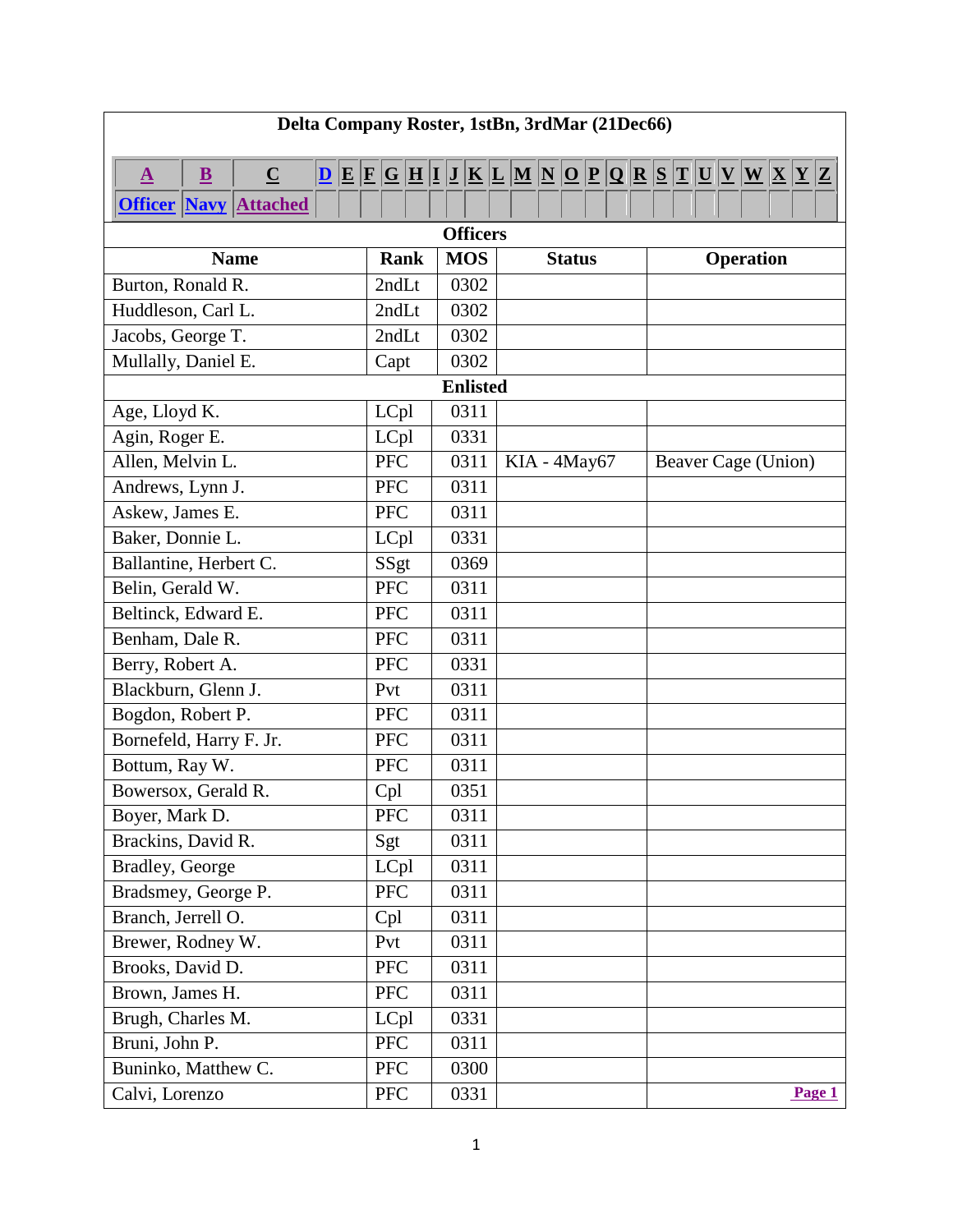<span id="page-1-2"></span><span id="page-1-1"></span><span id="page-1-0"></span>

| <b>Name</b>            | Rank       | <b>MOS</b> | <b>Status</b> | <b>Operation</b>    |
|------------------------|------------|------------|---------------|---------------------|
|                        |            |            |               |                     |
| Cansdale, William T.   | SSgt       | 0369       |               |                     |
| Carroll, John A.       | <b>PFC</b> | 0311       |               |                     |
| Carter, Ralph E.       | <b>PFC</b> | 0331       |               |                     |
| Cavazos, Martin        | <b>PFC</b> | 0311       | KIA - 5May67  | Beaver Cage (Union) |
| Cepeda, Rafael         | <b>PFC</b> | 0311       |               |                     |
| Clark, Dale S.         | <b>PFC</b> | 0311       |               |                     |
| Clark, Dann J.         | <b>PFC</b> | 0311       |               |                     |
| Clausen, Carl M.       | LCpl       | 0141       |               |                     |
| Condon, James W.       | <b>PFC</b> | 0311       |               |                     |
| Connor, John J.        | <b>PFC</b> | 0351       |               |                     |
| Cook, James A.         | LCpl       | 0311       |               |                     |
| Copley, David W.       | <b>PFC</b> | 0311       |               |                     |
| Correa, Primitivo Jr.  | <b>PFC</b> | 0311       |               |                     |
| Cox, Robert E. Jr.     | SSgt       | 0369       |               |                     |
| Craig, Jimmy R.        | Pvt        | 0351       |               |                     |
| Crew, James K.         | <b>PFC</b> | 0311       |               |                     |
| Croteau, Richard R.    | <b>PFC</b> | 0311       |               |                     |
| Culp, Lester G.        | LCpl       | 0311       |               |                     |
| Davis, Ronald D.       | Cpl        | 0311       |               |                     |
| Dean, Billy R.         | LCpl       | 0311       |               |                     |
| Dean, Terry R.         | LCpl       | 0351       |               |                     |
| De La Garza, Oscar Jr. | Sgt        | 0141       |               |                     |
| Deangelo, James J.     | <b>PFC</b> | 0311       |               |                     |
| Delaney, Frank J. III  | LCpl       | 0351       |               |                     |
| Dickens, Charles E.    | <b>PFC</b> | 0311       |               |                     |
| Dickens, Clarence L    | LCpl       | 0331       |               |                     |
| Dobbins, Garland E.    | <b>PFC</b> | 0311       |               |                     |
| Drewa, Walter J. Jr.   | <b>PFC</b> | 0331       |               |                     |
| Duval, Alfred W.       | LCpl       | 0311       |               |                     |
| Elmore, Terry J.       | LCpl       | 0311       |               |                     |
| Essington, Donald W.   | LCpl       | 0311       |               |                     |
| Faircloth, Neal E.     | PFC        | 0311       |               |                     |
| Federinko, John M.     | PFC        | 0311       |               |                     |
| Fetzner, James F.      | <b>PFC</b> | 0141       |               |                     |
| Fields, Clinton A.     | <b>PFC</b> | 0311       |               |                     |
| Fischer, Michael J.    | LCpl       | 0311       |               |                     |
| Flamont, William K.    | <b>PFC</b> | 0352       |               |                     |
| Flood, Robert D.       | <b>PFC</b> | 0311       |               |                     |
| Flowers, Wayne M.      | <b>PFC</b> | 0311       |               | Page 1              |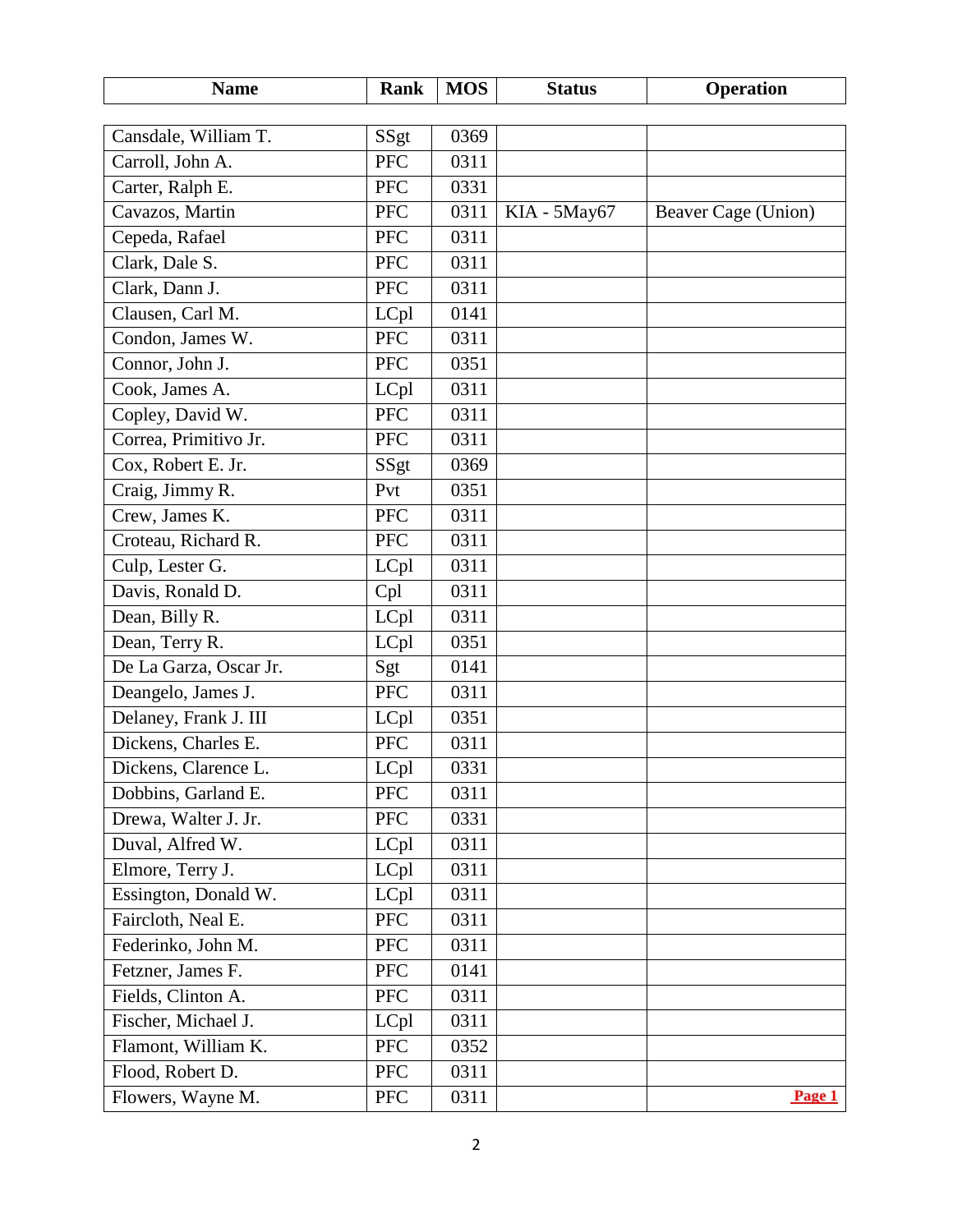<span id="page-2-3"></span><span id="page-2-2"></span><span id="page-2-1"></span><span id="page-2-0"></span>

| <b>Name</b>               | Rank       | <b>MOS</b> | <b>Status</b> | Operation                  |
|---------------------------|------------|------------|---------------|----------------------------|
|                           |            |            |               |                            |
| Ford, George C.           | LCpl       | 0311       |               |                            |
| Fuss, Fredick W.          | <b>PFC</b> | 0311       |               |                            |
| Gadsden, Charles          | <b>PFC</b> | 0311       |               |                            |
| Gagne, Raymond A.         | LCpl       | 0311       |               |                            |
| Gallo, Robert             | <b>PFC</b> | 0331       |               |                            |
| Gentry, Robert D.         | <b>PFC</b> | 0311       |               |                            |
| Gesualdi, Gilbert A.      | GySgt      | 0369       | Deceased      |                            |
| Gibson, Nathaniel         | Pvt        | 0311       |               |                            |
| Gilbert, David V.         | Pvt        | 0311       |               |                            |
| Giles, Carroll E.         | <b>PFC</b> | 0331       |               |                            |
| Gossett, John P.          | <b>PFC</b> | 0351       |               |                            |
| Grentzinger, John C.      | Cpl        | 0311       |               |                            |
| Gudykunst, David B.       | <b>PFC</b> | 0351       |               |                            |
| Gutierrez, Jose Jr.       | Cpl        | 0311       |               |                            |
| Handy, Marshall K.        | LCpl       | 0311       |               |                            |
| Harris, Napoleon          | <b>PFC</b> | 0311       |               |                            |
| Heare, Timothy R.         | <b>PFC</b> | 0341       |               |                            |
| Heiderscheidt, Leonard W. | Cpl        | 0311       |               |                            |
| Heridi, Amartine          | <b>PFC</b> | 0311       |               |                            |
| Hibbard, William L.       | <b>PFC</b> | 0331       |               |                            |
| Hines, Leon               | <b>PFC</b> | 0311       |               |                            |
| Hoadley, Jack R.          | Cpl        | 0311       |               |                            |
| Hodge, John S.            | <b>PFC</b> | 0351       |               |                            |
| Holly, Johnny J.          | LCpl       | 0331       |               |                            |
| Hudspeth, L. J.           | <b>PFC</b> | 0311       | KIA - 12Oct67 | <b>Bastion Hill/Medina</b> |
| Huebsch, William E.       | <b>PFC</b> | 0311       |               |                            |
| Huertas, Daniel R.        | LCpl       | 0331       |               |                            |
| Jalbert, Thomas G.        | PFC        | 0311       |               |                            |
| Jenkins, Tony J.          | <b>PFC</b> | 0331       |               |                            |
| Johnson, Robert L.H. Jr.  | <b>PFC</b> | 0311       |               |                            |
| Jones, Bruce W.           | Cpl        | 0341       |               |                            |
| Jones, John E.            | LCpl       | 0311       |               |                            |
| Jones, Ruben              | PFC        | 0311       |               |                            |
| Junkert, Kenneth E.       | LCpl       | 0311       |               |                            |
| Kash, Milburn D.          | Sgt        | 0331       |               |                            |
| Kazakevich, Larry L.      | <b>PFC</b> | 0311       |               |                            |
| Kazukiewicz, Daniel A.    | <b>PFC</b> | 0311       |               |                            |
| Kekahuna, Paul K.         | GySgt      | 0369       | Deceased      |                            |
| Kellat, Joseph M.         | <b>PFC</b> | 0341       |               | Page 1                     |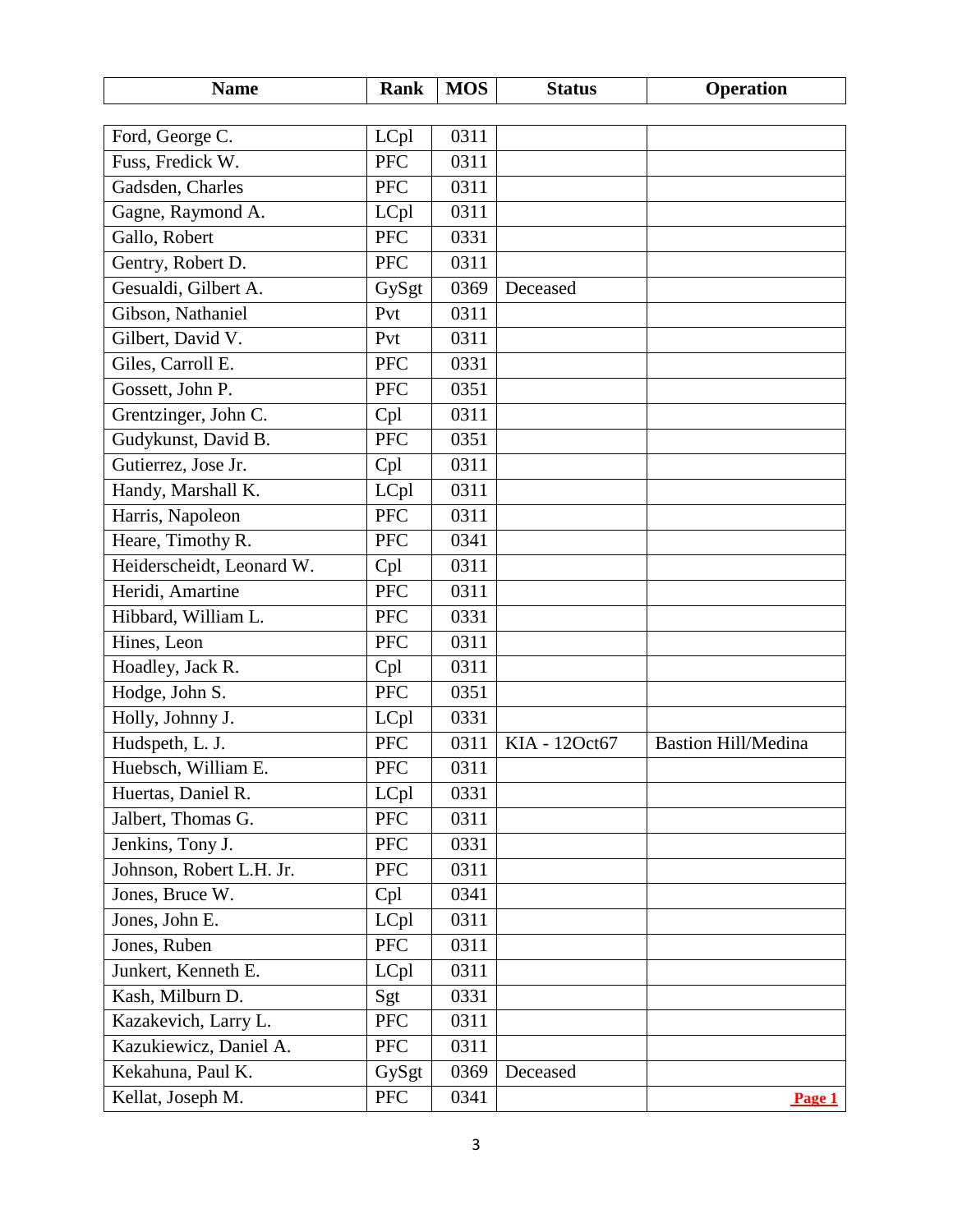<span id="page-3-3"></span><span id="page-3-2"></span><span id="page-3-1"></span><span id="page-3-0"></span>

| <b>Name</b>                               | Rank               | <b>MOS</b> | <b>Status</b> | <b>Operation</b>    |
|-------------------------------------------|--------------------|------------|---------------|---------------------|
|                                           |                    | 0311       |               | <b>Beacon Point</b> |
| Kelley, Johnnie W.                        | LCpl               | 0331       | KIA - 4Sep67  |                     |
| Kelley, Raymond M. Jr.<br>King, Robert W. | LCpl<br><b>PFC</b> | 0331       |               |                     |
| Kitt, Jerry J.                            |                    | 0369       |               |                     |
|                                           | GySgt              |            |               |                     |
| Kos, Dennis J.                            | <b>PFC</b>         | 0311       |               |                     |
| Kruse, James L.                           | <b>PFC</b>         | 0311       |               |                     |
| LaBarge, Robert G.                        | <b>PFC</b>         | 0331       |               |                     |
| Langford, Charles E. Jr.                  | <b>PFC</b>         | 031        |               |                     |
| Laws, Jimmy J.                            | <b>PFC</b>         | 0311       |               |                     |
| Ledee-Cruz, Joaquin                       | <b>PFC</b>         | 0311       |               |                     |
| Lee, Dalphus                              | Cpl                | 0311       |               |                     |
| Light, Richard F.                         | Cpl                | 0311       |               |                     |
| Llewellyn, Richard T.                     | <b>PFC</b>         | 0311       |               |                     |
| Lopez, Guadalupe                          | Cpl                | 0311       |               |                     |
| Lyle, Larry R.                            | LCpl               | 0311       |               |                     |
| Lynn, Arthur P.                           | LCpl               | 0311       |               |                     |
| Mannion, Dennis J.                        | <b>PFC</b>         | 0311       | KIA - 5May67  | Beaver Cage (Union) |
| Marinucci, Ronald J.                      | <b>PFC</b>         | 0331       |               |                     |
| McCaffrey, Phillip E.                     | Cpl                | 0331       |               |                     |
| McCorory, Robert A.                       | LCpl               | 0311       |               |                     |
| McDaniel, Donald L.                       | <b>PFC</b>         | 0351       |               |                     |
| McKean, Lloyd G.                          | LCpl               | 0311       |               |                     |
| McKeon, Kenneth C.                        | <b>PFC</b>         | 0331       |               |                     |
| McMahon, Frederick A.                     | LCpl               | 0311       | KIA - 4May67  | Beaver Cage (Union) |
| Meeker, Michael L.                        | Cpl                | 0341       |               |                     |
| Menay, Carlos M.L.                        | LCpl               | 0311       |               |                     |
| Metcalfe, C. A.                           | <b>PFC</b>         | 0311       |               |                     |
| Miller, Melvin L.                         | LCpl               | 0311       |               |                     |
| Minton, Don W.                            | LCpl               | 0351       | KIA - 4May67  | Beaver Cage (Union) |
| Monroe, Raymond                           | Sgt                | 0351       |               |                     |
| Monsen, Robert M.                         | Cpl                | 0311       |               |                     |
| Morales, Juan I.                          | PFC                | 0300       |               |                     |
| Morgan, James L. Jr.                      | LCpl               | 0341       |               |                     |
| Murphy, George J.                         | LCpl               | 0311       |               |                     |
| Nelson, Steve D                           | Pvt                | 0311       |               |                     |
| Nollman, Thomas A.                        | PFC                | 0311       |               |                     |
| Nunnery, William M.                       | <b>PFC</b>         | 0311       |               |                     |
| Olovich, David T                          | Cpl                | 0311       |               |                     |
| Orlando, Samuel                           | SSgt               | 0369       |               | Page 1              |
|                                           |                    |            |               |                     |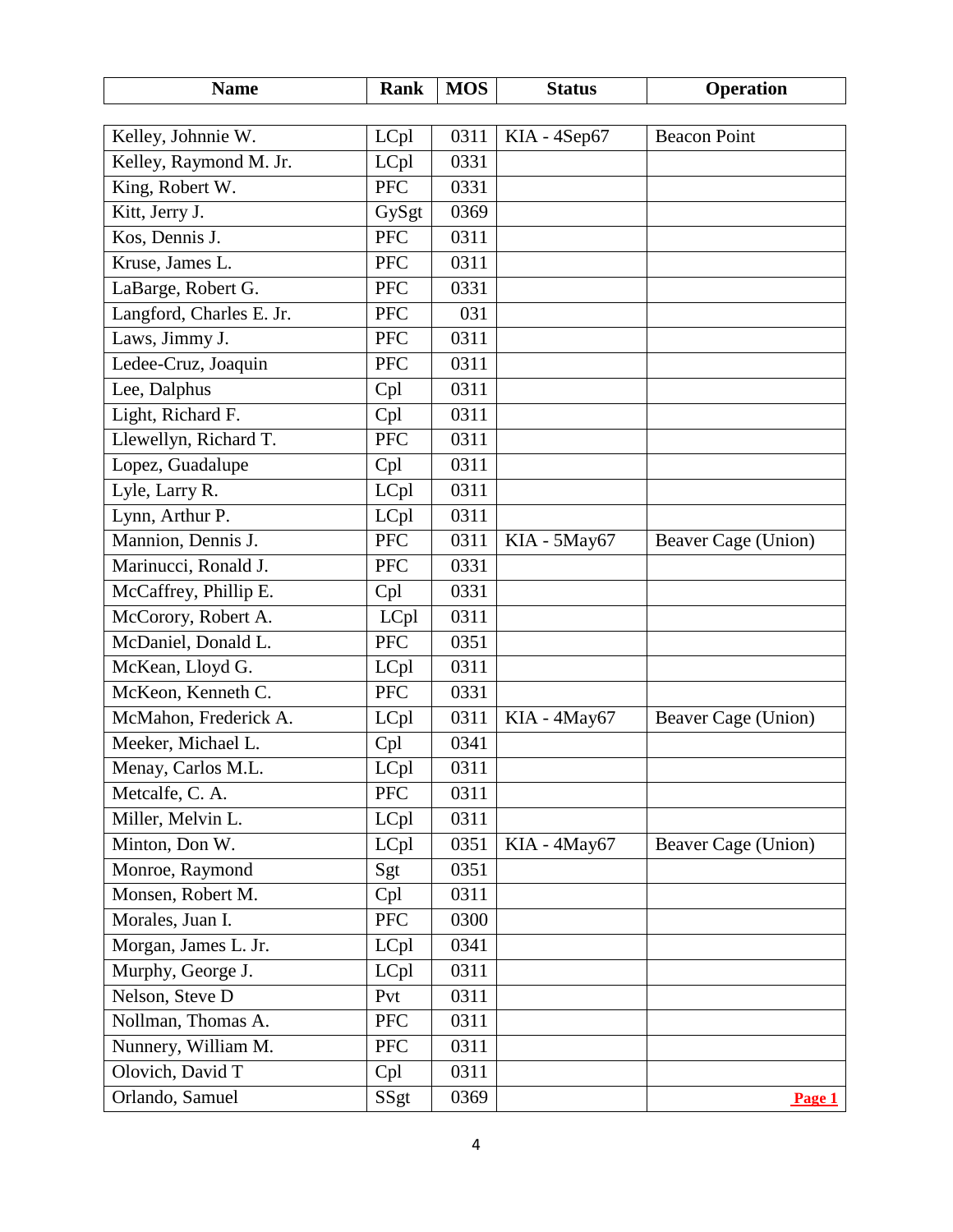<span id="page-4-4"></span><span id="page-4-3"></span><span id="page-4-2"></span><span id="page-4-1"></span><span id="page-4-0"></span>

| <b>Name</b>                | Rank       | <b>MOS</b> | <b>Status</b> | Operation           |
|----------------------------|------------|------------|---------------|---------------------|
|                            |            |            |               |                     |
| Ortiz, Frank S.            | <b>PFC</b> | 0351       |               |                     |
| Ostwald, James M.          | LCpl       | 0300       |               |                     |
| Perez-Arriaga, Carlos J.   | <b>PFC</b> | 0331       |               |                     |
| Pickard, John H.           | LCpl       | 0311       |               |                     |
| Pizel, Ronald J.           | Pvt        | 0311       |               |                     |
| Pruitt, James A.           | LCpl       | 0311       |               |                     |
| Quiroz, Paul               | <b>PFC</b> | 0311       |               |                     |
| Raddatz, Raymond W.        | LCpl       | 0311       |               |                     |
| Riley, Daniel M.           | <b>PFC</b> | 0331       |               |                     |
| Rios, Rodolfo              | LCpl       | 0351       |               |                     |
| Robinson, Jerome L.        | <b>PFC</b> | 0311       |               |                     |
| Robinson, R.               | LCpl       | 0311       |               |                     |
| Rucker, James L.           | <b>PFC</b> | 0300       |               |                     |
| Rutkowski, Jon J.          | <b>PFC</b> | 0311       |               |                     |
| Schultz, Harvey W.         | LCpl       | 0311       |               |                     |
| Schultz, James R.          | <b>PFC</b> | 0311       |               |                     |
| Shipp, Jimmie C.           | LCpl       | 0331       |               |                     |
| Shockley, Tommy D.         | LCpl       | 0331       |               |                     |
| Simmons, Charles R.        | <b>PFC</b> | 0311       |               |                     |
| Sims, William A.           | LCpl       | 0311       |               |                     |
| Smith, Eranzie L.          | <b>PFC</b> | 0311       |               |                     |
| Smith, Frank               | <b>PFC</b> | 0311       |               |                     |
| Smith, Irvin               | LCpl       | 0311       |               |                     |
| Smith, Michael B.          | LCpl       | 0331       |               |                     |
| Smith, Roger L.            | LCpl       | 0351       |               |                     |
| Southern, William J. Jr.   | <b>PFC</b> | 0311       |               |                     |
| Spencer, George R.         | LCpl       | 0311       |               |                     |
| Stadnicki, David J.        | LCpl       | 0311       |               |                     |
| Stencler, Walter J.        | LCpl       | 0311       |               |                     |
| StGermain, Robert S.       | Pvt        | 0311       |               |                     |
| String, Robert J.          | Pvt        | 0351       |               |                     |
| Strong, Donald L.          | <b>PFC</b> | 0311       |               |                     |
| Sweeney, Daniel D. Jr.     | <b>PFC</b> | 0311       |               |                     |
| Suckerman, John E.         | LCpl       | 0331       |               |                     |
| Sultzbaugh, Charles W. Jr. | PFC        | 0311       |               |                     |
| Sutton, Joseph W.          | LCpl       | 0341       |               |                     |
| Taylor, Robert L.          | LCpl       | 0331       |               |                     |
| Tilton, Louis K.O.         | PFC        | 0311       |               | Page 1              |
| Turn, Henry L.             | LCpl       | 0311       | KIA - 4May67  | Beaver Cage (Union) |